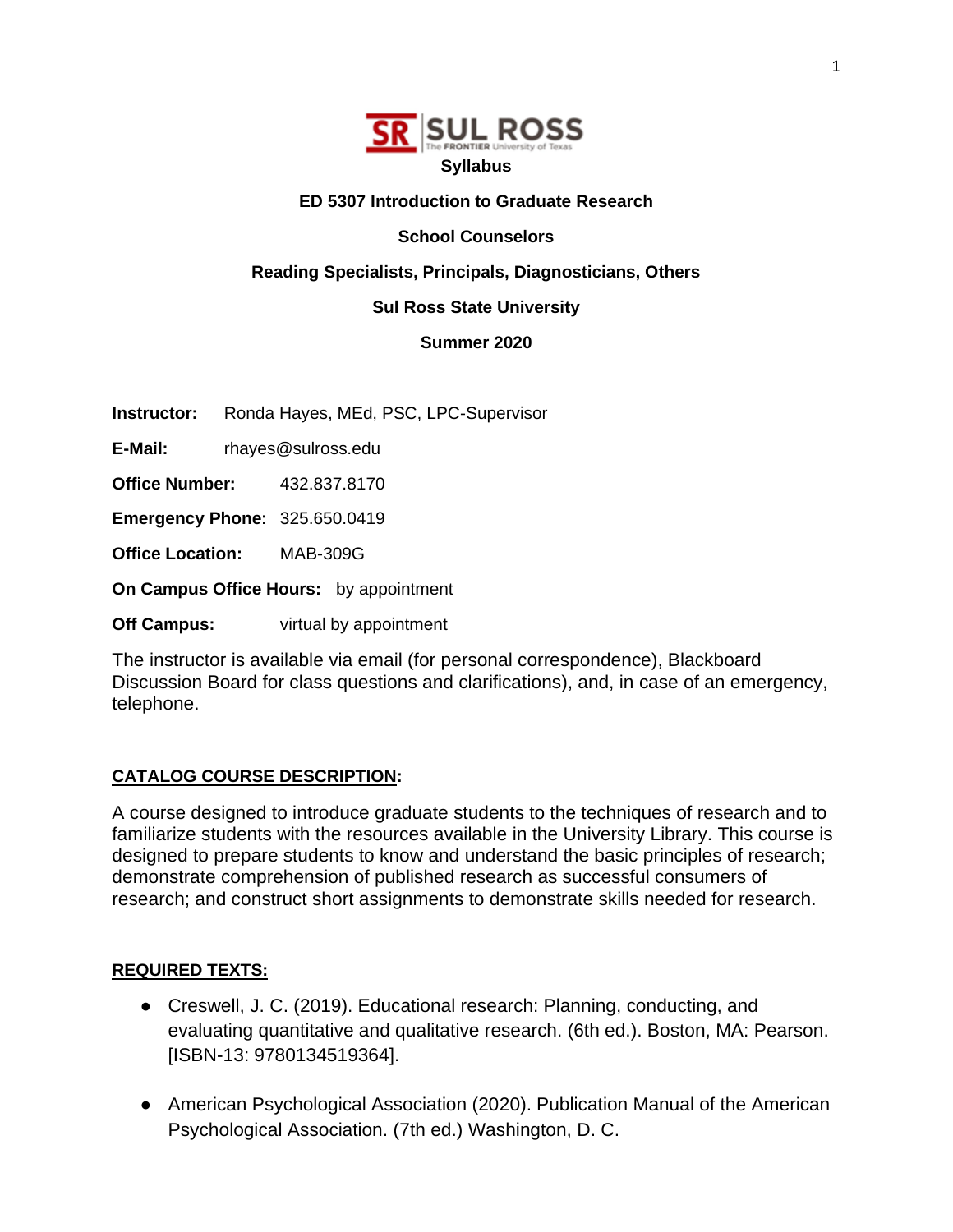**TExES COUNSELING STANDARDS**: TEXES standards addressed in this course are:

**Standard I. Learner-Centered Knowledge:** The certified school counselor has a broad knowledge base.

**Standard II. Learner-Centered Skills**: The certified school counselor applies the knowledge base to promote the educational, personal, social, and career development of the learner.

| <b>Standard</b> | <b>Description</b>                                                   | <b>Assignment</b> | <b>Assessment</b>     | <b>SLO</b> |
|-----------------|----------------------------------------------------------------------|-------------------|-----------------------|------------|
| 1. (5)          | assessment principles and procedures,                                | Research          | Quizzes               | 1,2        |
|                 | including the appropriate use of tests, test                         | Proposal, Chapter | <b>Final Proposal</b> |            |
|                 | interpretation, and test results                                     | <b>Discussion</b> | <b>Writing Rubric</b> |            |
| II. (8)         | use multiple sets of information and data to                         | Research          | Quizzes               | 1,2        |
|                 | make decisions about students, programs,                             | Proposal, Chapter | <b>Final Proposal</b> |            |
|                 | and services;                                                        | <b>Discussion</b> | <b>Writing Rubric</b> |            |
| II. (9)         | use counseling-related research                                      | Research          | Quizzes               | 1,2        |
|                 | techniques and evidence-based practices<br>to address student needs; | Proposal, Chapter | <b>Final Proposal</b> |            |
|                 |                                                                      | <b>Discussion</b> | <b>Writing Rubric</b> |            |

# **TExES COUNSELING COMPETENCIES**:

Student knowledge and application of the four domains and 10 competencies are required for students to successfully pass the TExES. In other words, the domains and competencies are test specific and will be addressed when students take the following test. In order to help students with this task, all school counseling students are required to spend six hours in the Certify Teacher school counseling practice test site. A minimum score of 85% must be made on each of the 10 competencies tested before Sul Ross State University can submit approval for the student to take the TExES.

TExES competencies addressed in this course are:

# **DOMAIN I—KNOWLEDGE OF LEARNERS**

**Competency 001 (Human Development and Learning):** Understand theories and processes of human development and learning as well as factors that influence development and learning.

# **DOMAIN II—THE COMPREHENSIVE SCHOOL COUNSELING PROGRAM**

**Competency 003 (Guidance):** Understand instructional practices and strategies for facilitating students' educational, career, personal, and social growth and development as articulated in The Texas Model for Comprehensive School Counseling Programs.

# **DOMAIN III—THE PROFESSIONAL SCHOOL COUNSELOR**

**Competency 008 (Communication, Consultation, and Collaboration):**  Understand practices and strategies for effective communication, consultation, and collaboration within the school and community.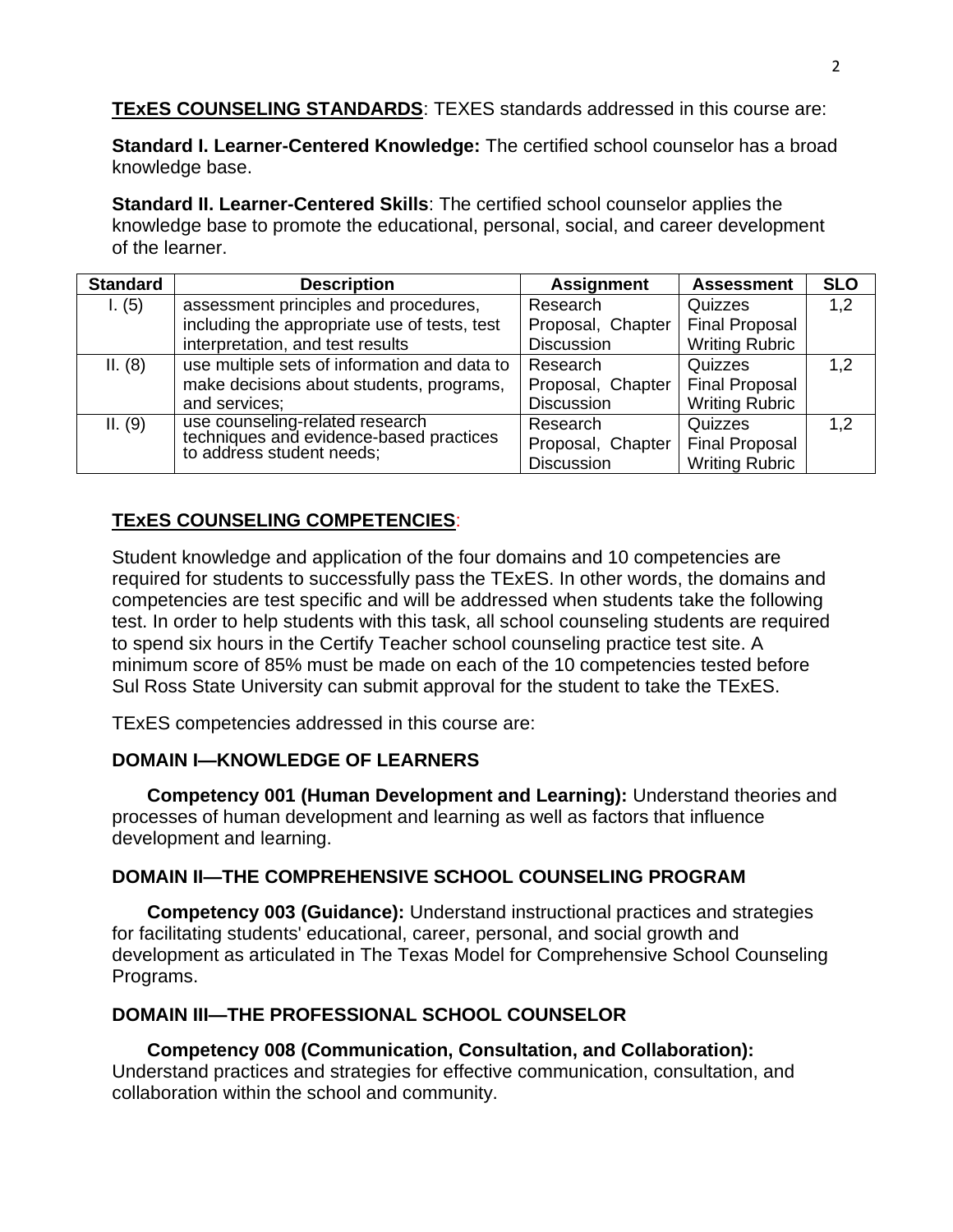# **DOMAIN IV—ANALYSIS AND RESPONSE**

**Competency 010 (Analysis and Response):** In a written response, analyze and interpret qualitative and quantitative data to identify a given student's strengths and needs and design an effective intervention.

| <b>Domain</b>     | <b>Description</b>                                                                                                                                                                                                                                              | <b>Assignment</b>                                     | <b>Assessment</b>                                         | <b>SLO</b> |
|-------------------|-----------------------------------------------------------------------------------------------------------------------------------------------------------------------------------------------------------------------------------------------------------------|-------------------------------------------------------|-----------------------------------------------------------|------------|
| <b>Competency</b> |                                                                                                                                                                                                                                                                 |                                                       |                                                           |            |
| I.001 F.          | Apply knowledge of developmentally<br>appropriate strategies that are based<br>on research for building on students'<br>strengths and helping students acquire<br>effective learning strategies.                                                                | Research<br>Proposal,<br>Chapter<br><b>Discussion</b> | Quizzes<br><b>Final Proposal</b><br><b>Writing Rubric</b> | 1,2        |
| II. 003 A.        | Apply knowledge of how to analyze<br>various types of data (i.e., process,<br>perception, and outcome) and other<br>information to identify students'<br>strengths and needs in order to inform<br>guidance curriculum development                              | Research<br>Proposal,<br>Chapter<br><b>Discussion</b> | Quizzes<br><b>Final Proposal</b><br><b>Writing Rubric</b> | 1,2        |
| III. 008 C.       | Apply knowledge of strategies,<br>procedures, and processes for<br>collaborating with stakeholders and<br>using data, resources, and technology<br>to create learning environments that<br>promote educational access, equity,<br>and success for every student | Research<br>Proposal,<br>Chapter<br><b>Discussion</b> | Quizzes<br><b>Final Proposal</b><br><b>Writing Rubric</b> | 1,2        |
| IV. 010 A.        | Analyze various forms of student data<br>to identify and describe, with<br>supporting evidence, a student's<br>educational, career, personal, or social<br>need.                                                                                                | Research<br>Proposal,<br>Chapter<br><b>Discussion</b> | Quizzes<br><b>Final Proposal</b><br><b>Writing Rubric</b> | 1,2        |

## **COURSE OBJECTIVES:**

Students will be able to:

- I. Understand the processes and approaches (Qualitative and Quantitative) research
- 2. Follow the steps in the process of research by identify the problem, review the literature, specify the purpose, collect data, analyze and interpret data, and report and evaluate research
- 3. Utilize various research designs which make use of traditional frameworks and their components
- 4. Utilize basic principles of citation using APA format and prepare list of references, cite sources, and follow the format for manuscript preparation

## **STUDENT LEARNING OUTCOMES:**

The student will be able to:

1. Demonstrate their ability to apply within guidance and counseling, their knowledge of human development, diversity, and factors that affect client's ability to achieve their potential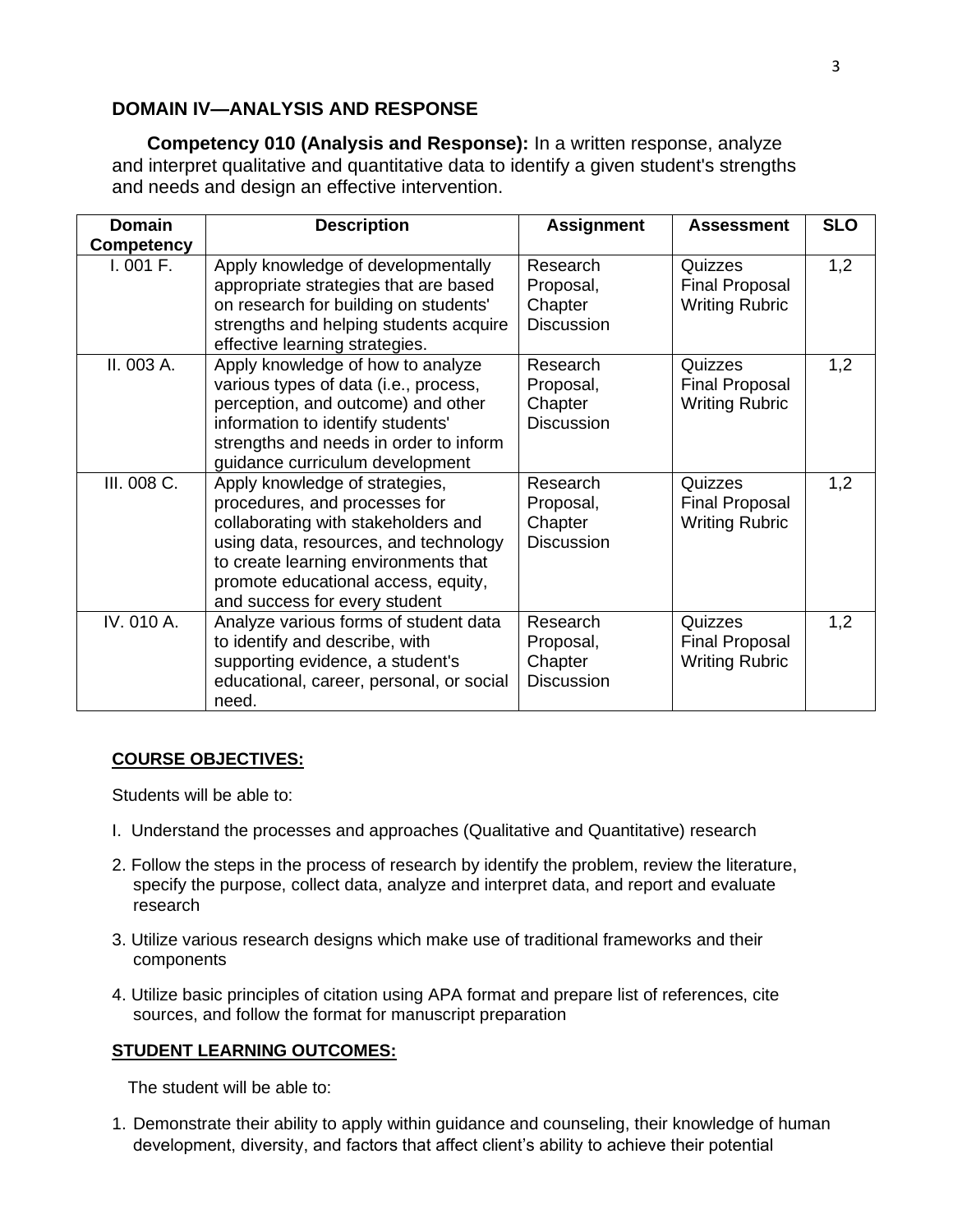- 2. Demonstrate their ability to plan, implement, and evaluate a developmental counseling program, this program will incorporate assessment, as well as individual and group counseling services utilizing appropriate theoretical frameworks, techniques, and interventions to address personal, interpersonal/social, and educational needs.
- 3. Demonstrate the ability to communicate and collaborate effectively with others in diverse settings, including the community in order to facilitate client success, and will demonstrate the ability to apply ethical, legal, and professional standards.

## **COUNSELOR EDUCATION MARKETABLE SKILLS:**

- 1. Graduates will demonstrate oral and written communication skills to apply in careers related to mental and behavioral health including school counseling.
- 2. Graduates will demonstrate knowledge of ethics, social justice issues, and multicultural concerns to apply in careers related to mental and behavioral health including school counseling.
- 3. Graduates will demonstrate knowledge of human growth development throughout the lifespan to apply in careers related to mental and behavioral health including school counseling.

## **SLOs: FOR DIAGNOSTICIANS STANDARDS.**

VI: The educational diagnostician selects, administers, and interprets appropriate formal and informal assessments and evaluations.

- (1) The beginning educational diagnostician knows and understands: (
	- A) basic terminology used in assessment and evaluation;
	- (B) standards for test reliability;
	- (C) standards for test validity;
	- (D) procedures used in standardizing assessment instruments;
	- (E) possible sources of test error;
	- (F) the meaning and use of basic statistical concepts used in assessment and evaluation
	- (G) uses and limitations of each type of assessment instrument;
	- (H) uses and limitations of various types of assessment data;

(J) appropriate application and interpretation of derived scores (e.g., standard scores, percentile ranks, age and grade equivalents, stanines);

(L) methods of academic and nonacademic assessment and evaluation.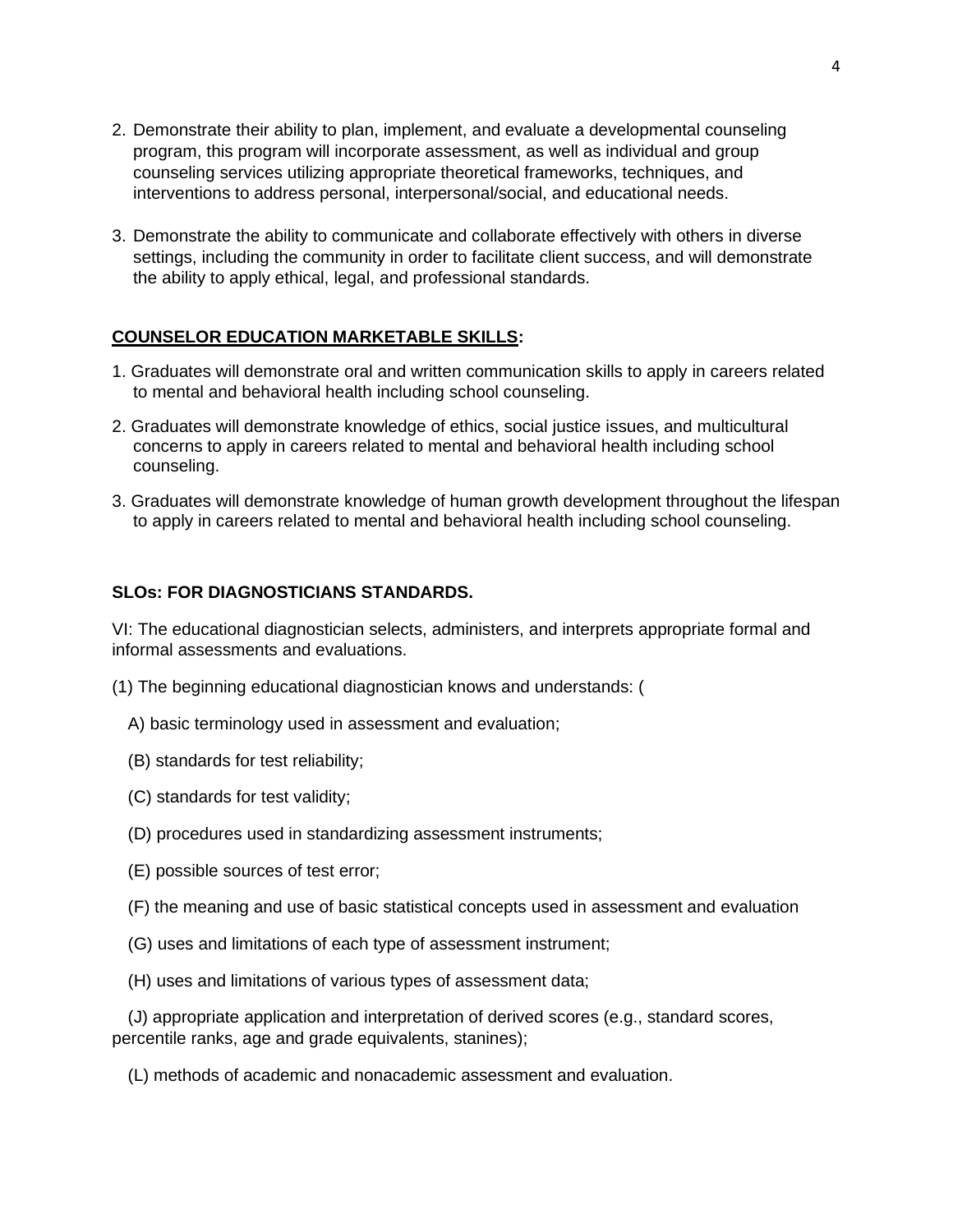**SLOs: STANDARDS FOR THE PRINCIPAL** - Learner-Centered Instructional Leadership and Management

A principal is an educational leader who promotes the success of all students by advocating, nurturing, and · sustaining a campus culture and instructional program conducive to student learning and staff professional growth. At the campus level, a principal understands, values, and is able to:

- 1. facilitate the development of a campus learning organization that supports instructional improvement and change through an on-going study of relevant research and best practice.
- 2. facilitate the implementation of sound, research-based instructional strategies, decisions, and programs in which multiple opportunities to learn and be successful are available to all students.
- 3. utilize interpretation of formative and summative data from a comprehensive student assessment program to develop, support, and improve campus instructional strategies and goals.
- 4. facilitate the implementation of sound, research-based theories and techniques of classroom management, student discipline, and school safety to ensure an environment conducive to teaching and learning.

# **SLOs: STANARDS FOR THE MASTER READING TEACHER**

Standard VI. The Master Reading Teacher facilitates appropriate, research-based instruction by communicating and collaborating with educational stakeholder; mentoring, coaching and consulting with colleagues; providing professional development for faculty and making decisions based on converging evidence from research.

# **MASTER OF EDUCATION students graduating with a major in physical education will:**

- 1. demonstrate knowledge, comprehension, and critical thinking in addressing the problems in kinesiology, fitness, and sport.
- 2. apply pedagogical and content concepts basic to physical education, including scientific foundations, psychomotor concepts, fitness, wellness concepts, pedagogical theories and professional behaviors that facilitate K-12 student learning.
- 3. demonstrate the ability to design a research proposal and analyze and interpret the research of others.

# **DISTANT LEARNING STATEMENT:**

Students enrolled in distance education courses have equal access to the university's academic support services, such as Smarthinking, library resources, such as online databases, and instructional technology support. For more information about accessing these resources, visit the SRSU website. Students should correspond using Sul Ross email accounts and submit online assignments through Blackboard, which requires secure login information to verify students' identities and to protect students' information The procedures for filing a student complaint are included in the student handbook. Students enrolled in distance education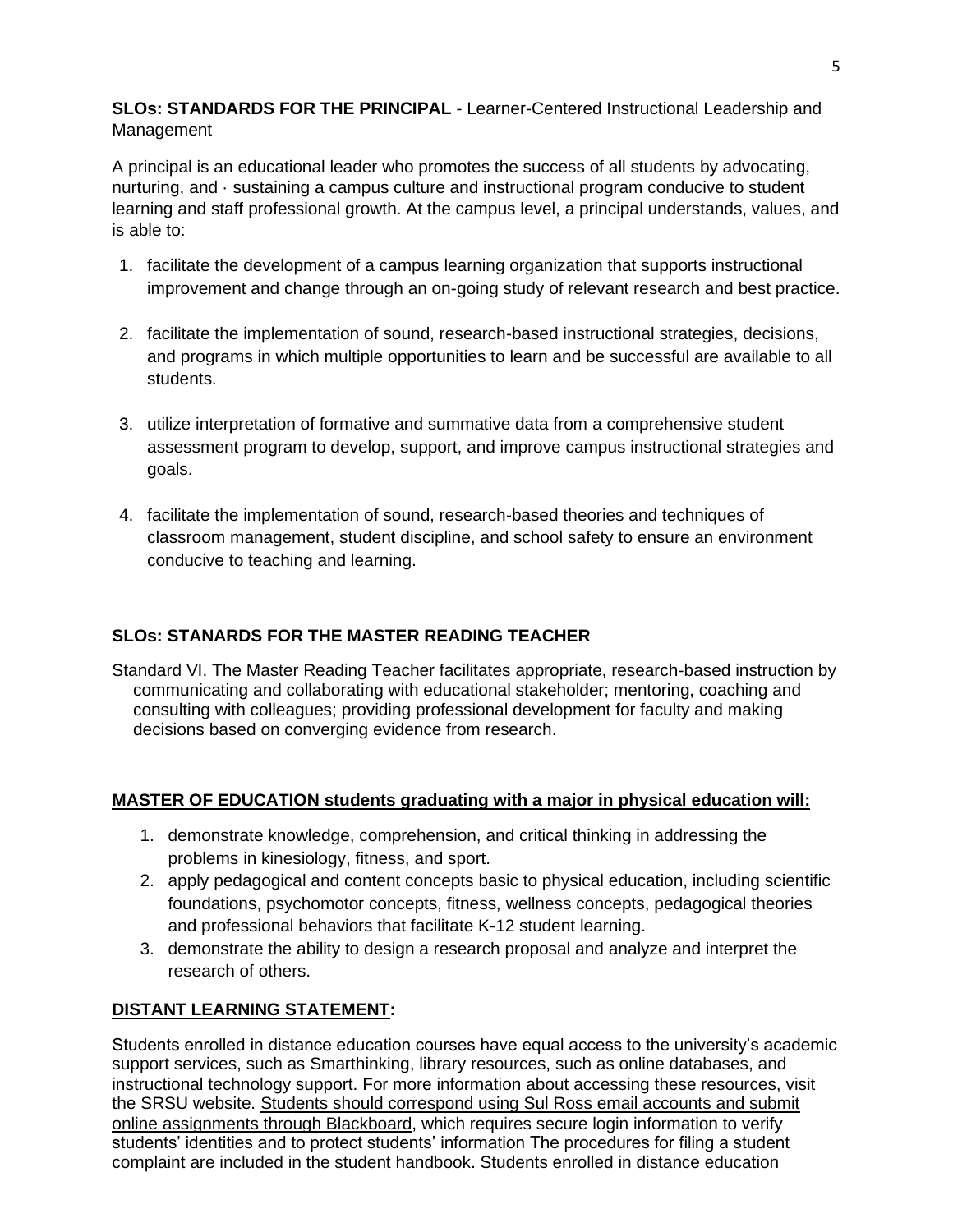courses at Sul Ross are expected to adhere to all policies pertaining to academic honesty and appropriate student conduct, as described in the student handbook. Students in web-based courses must maintain appropriate equipment and software, according to the needs and requirements of the course, as outlined on the SRSU website.

## **SMARTTHINKING:**

With Blackboard, you will note two tabs on the left, a Smarthinking Handbook tab and a Smarthinking tab. Sul Ross State University is providing this writing tutorial program, free of charge, to currently enrolled students. Smarthinking is a proven, excellent writing tutorial program and user friendly. When you are ready to submit your draft paper to Smarthinking, you may do so through the Smarthinking tab.

This service does not detect plagiarism; you will still need to use SafeAssign for similarity detection. The Smarthinking Writing Center is designed to assist secondary, post-secondary, and graduate students become stronger writers. Students receive a detailed, personalized critique of any written assignment, such as an essay, paragraph, report, or creative work. When applicable, students can select specialists such as ESL, Technical Writing, or Creative Writing experts. Students can submit writing 24 hours a day, seven days a week.

## **ACADEMIC INTEGRITY:**

Students in this class are required to demonstrate scholarly behavior and academic honesty in the use of intellectual property. A scholar is expected to be timely, prepared, and focused. Meaningful, respectful, and pertinent online participation is also expected.

Examples of academic dishonesty include but are not limited to: submitting work as original that was used in whole or part for another course and/or professor; turning in another person's work as one's own; copying from professional works or internet sites without citation.

# **SAFE ASSIGN:**

The Safe Assignment Tool is an advanced plagiarism prevention system deeply integrated with the Blackboard Learning Management System. SafeAssignment compares student papers submitted to Blackboard against an enormous wide range of sources and provides instructors with detailed Originality Reports. Because of SafeAssignment's flexibility, this product is an effective plagiarism prevention system that helps instructors to raise student awareness about plagiarism and to educate students about the ways to avoid plagiarism. You can check your similarity report and make corrections if needed. With your similarity report, you will note highlighted areas that have similarity noted between your paper and another source. You will click on the tab within the colored square to see the percentage of the similarity. Percentages above 10% must be corrected. It does not matter if the source that is being noted for similarity is not the same source that you used. The system is telling you what you have written is too similar to another source and you need to make corrections. You may need to change up some of the wording or order of information to make it your information. More than three or four words in a row that are identical to the originating author can be detected. You can submit your paper as many times as you would like. This system is designed to assist students with increasing awareness of plagiarism. Typically, plagiarism is an accidental occurrence and occurs when students do not realize their writing is overly similar to another source.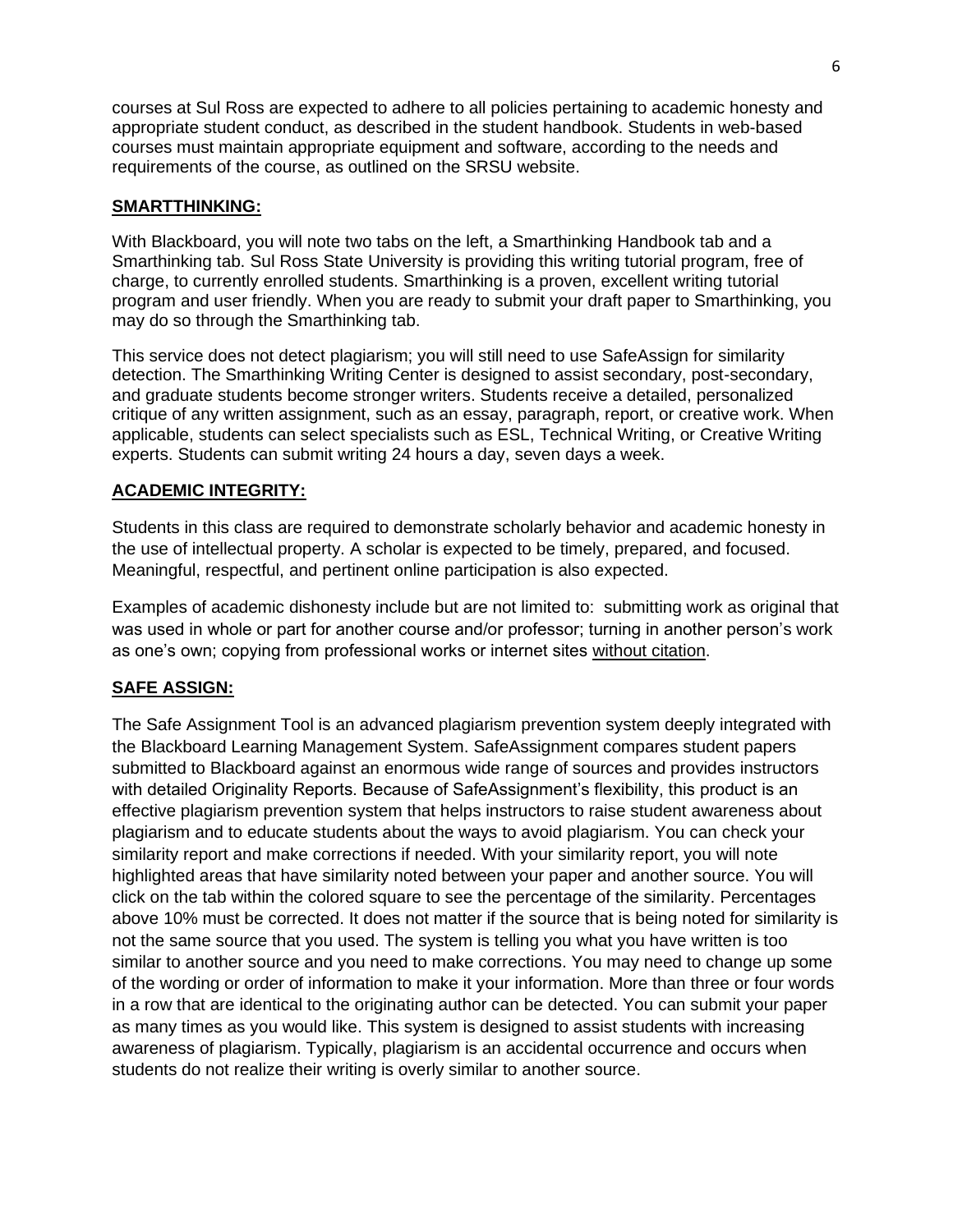## **ADA (Americans with Disabilities Act)**

#### **SRSU DISABILITY SERVICES:**

Sul Ross State University (SRSU) is committed to equal access in compliance with Americans with Disabilities Act of 1973. It is SRSU policy to provide reasonable accommodations to students with documented disabilities. It is the Student's responsibility to initiate a request. Please contact me, Ms. Rebecca Greathouse Wren, M.Ed., LPC-S, Director/Counselor, Accessibility Services Coordinator, Ferguson Hall (Suite 112) at 432.837.8203; mailing address is P.O. Box C-122, Sul Ross State University, Alpine, Texas 79832. Students should then contact the instructor as soon as possible to initiate the recommended accommodations.

**PARTICIPATION POLICY:** Since ED 5307 is an online course, participation will be evaluated in Blackboard online discussions. It is the student's responsibility to check the Discussion Board and Sul Ross email *DAILY* for the duration of the course. In order for you to remain enrolled in ED 5307, you must reply to the Blackboard Discussion Board "Online Participation Policy" forum by the deadline posted on the Due Dates listing contained in this syllabus. It is policy at Sul Ross State University that if a student is enrolled in an online course and fails to stay active for a period of 3 weeks, fails to submit assignments, and/or does not reply to emails from the instructor, he/she will receive a final grade of "F." You may access the "Online Participation Policy" forum by entering Blackboard, then selecting Discussion Board. Please follow the directions regarding your required response.

## **COURSE REQUIREMENTS:**

The university classroom is a place designed for the free exchange of ideas. We must show respect for one another in all circumstances. We will show respect for one another by exhibiting civility in our exchanges.

Additionally, because it is so important for teachers to effectively communicate ideas to colleagues, parents, and administrators, writing clear and error-free English is a priority at Sul Ross University. Therefore, your ability to express your knowledge of educational concepts and theories within the conventions of academic discourse will be assessed through both presentations and written assignments. Criteria for evaluation will be based on both content and mechanics. Integration of information from lectures, readings, and discussions will be taken into consideration as will correct and appropriate format and construction.

1. Students will complete all assigned readings and assignments promptly. Assignments and examinations will become unavailable once the deadline for completion has passed. In the event you encounter special circumstances (including technology challenges), contact me immediately for instructions or assistance or BB Help Desk.

2. All assignments must be word processed and submitted in accordance with due dates on the course calendar. Late work will not be accepted.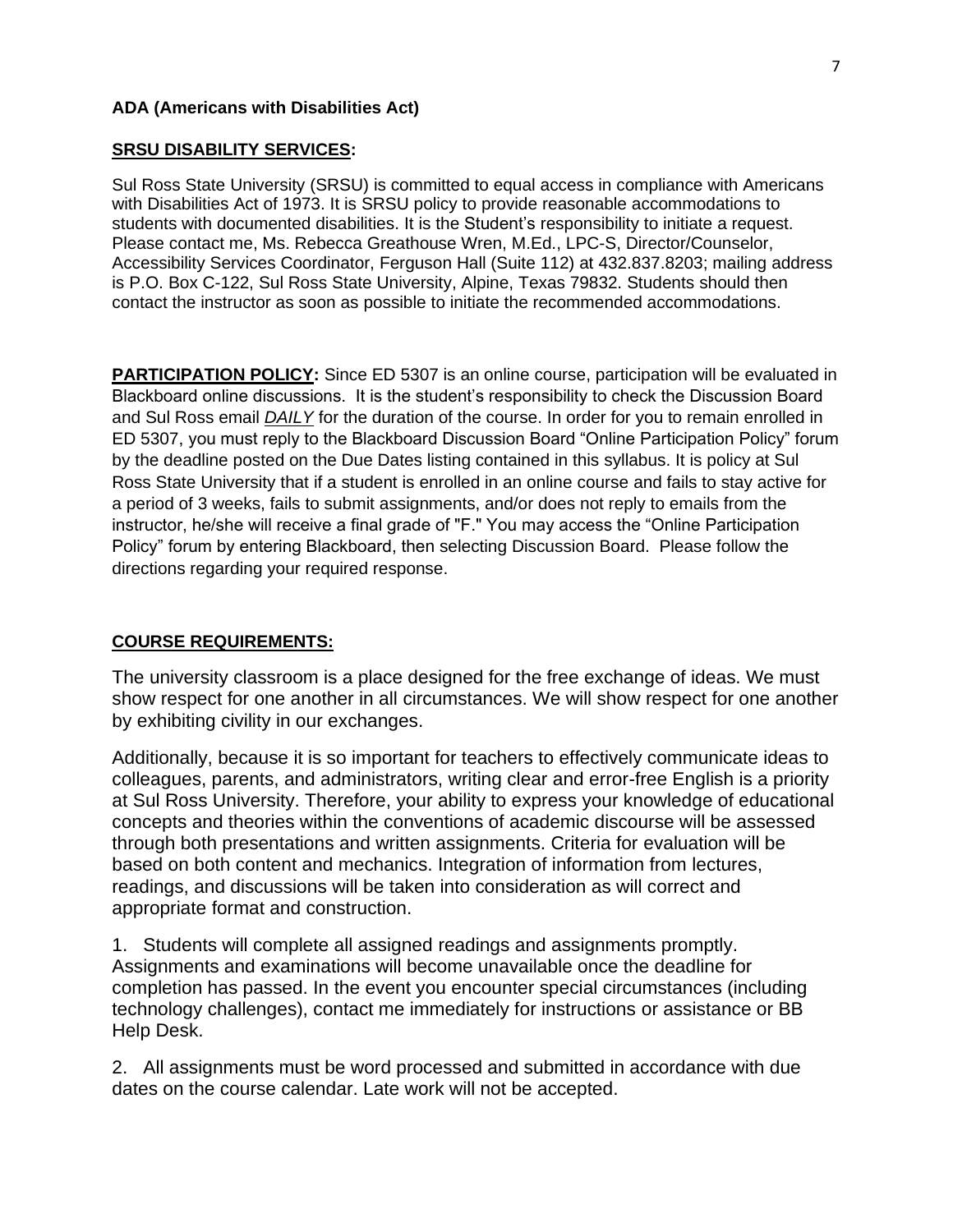3. Semester online discussion boards will provide opportunities for discussion among those persons who may exhibit a different perspective from your own. Postings must be completed at the appointed time and will not be accepted late.

4. Students will prepare written assignments to include deconstruction of journal articles, analysis of a research design, and various short assignments during the course.

Each student will be required to complete a research proposal and write up the project in a form that would be suitable for publication. The topic must be approved prior to beginning the proposal and the student must work closely with the instructor as the proposal progresses in written form. There will be various deadlines established regarding the completion of phases of the project. These timeframes are important and must be met in a timely manner. You will complete parts of the research project each week.

The completed paper will be returned electronically on Blackboard and will be available for viewing. Papers that do not meet the minimum length requirement (4,000) words excluding appendices) will not be accepted. The requirements for the Research Proposal will be given in Module 2 of the course.

## **EVALUATION/GRADING POLICY:**

Note: Grades are earned based on the quality of the work completed. Assignments submitted after due dates will receive no credit. Grades of **Incomplete (I)** are not given in the Professional Studies Division of Sul Ross State University *except* in the *most extreme* situations.

A grade of "A" will not be given in this course unless the student's writing reflects graduate level quality and the written career program is superior. See writing rubric at the end of the syllabus.

| <b>FINAL GRADING:</b>                 | A=100-91%  | $B=90-81\%$ $C=80-71\%$ |                 | $F = 70 - 0\%$ |
|---------------------------------------|------------|-------------------------|-----------------|----------------|
| <b>Discussion Boards</b>              |            |                         | 20%             |                |
| APA Style Assessments and Assignments | <b>20%</b> |                         |                 |                |
| Quizzes & Exams                       |            |                         | 20 <sub>%</sub> |                |
| <b>Final Research Proposal</b>        |            |                         | 40%             |                |

**NOTE:** Graduate students must maintain a 3.0 GPA to remain in good standing.

Grades of **Incomplete (I)** are not given in the Professional Studies Division of Sul Ross State University *except* in the *most extreme* situations.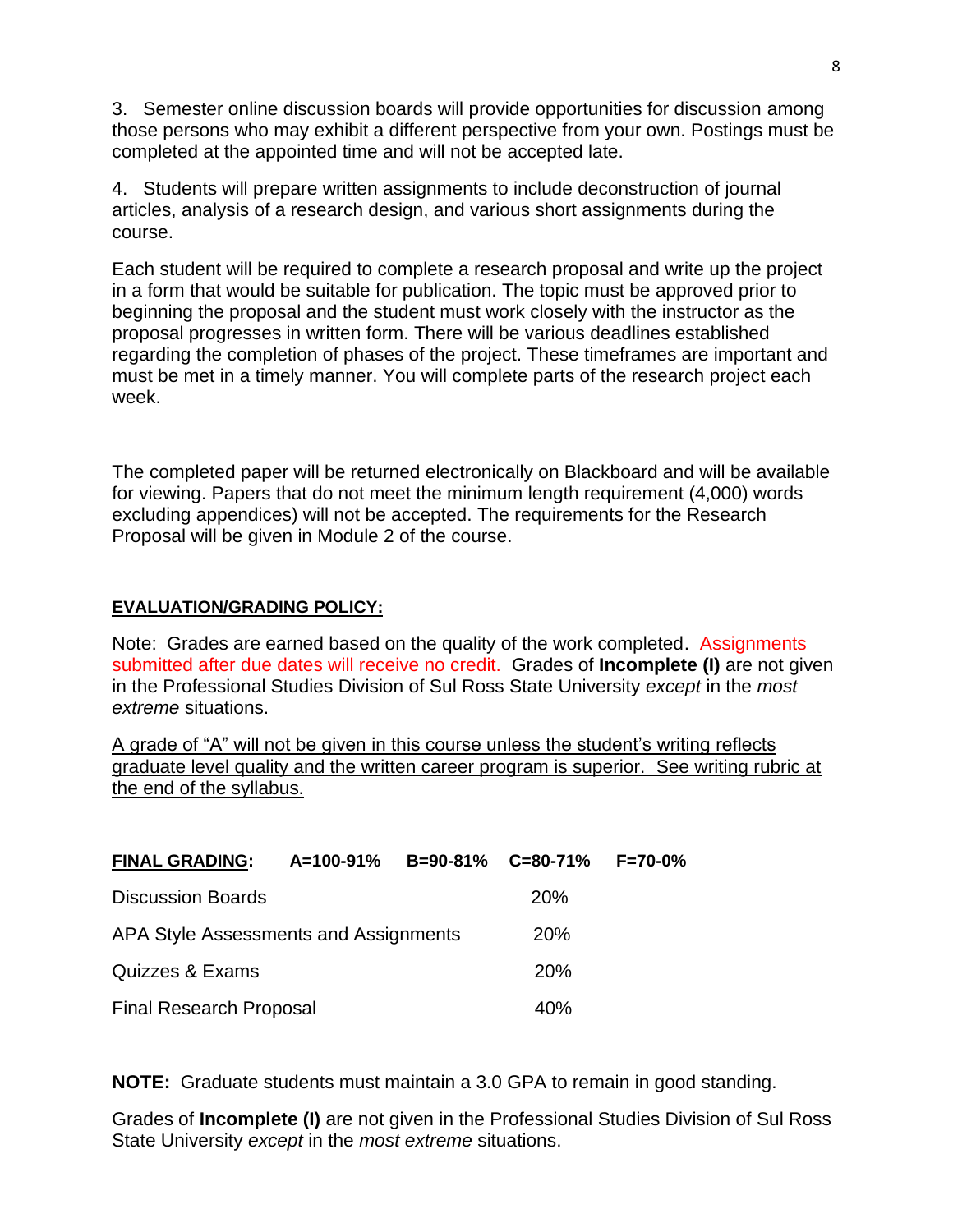A grade of "A" will not be given in this course unless the student's writing reflects graduate level quality and the written program is superior. A grade of "C" will result in the student retaking the course.

## **INTERNET WEB RESOURCES:**

- APA Style of Notation http://www.apastyle.org
- Sul Ross University Library Guide for ED 5307
- URL: http://sulross.libguides.com/ed5307

## **SCHEDULE/DUE DATES:**

All Assignments are due by 11:59pm (CST). **No late work will be accepted.** 

## *May 20 - Online ED 5313 course officially begins.*

- May 20 **Complete** Online Participation Policy Agreement posted on Discussion Board. Must be completed before receiving credit for assignments
- May 20 **Introduce** Yourself on the Discussion Board
- May 21 APA Pre-test Due

May 22 - Chapter 1- The Process of Conducting Research article: The Counselor as a Practitioner- Scholar (Balkin & Kleist, 2017)

May 23 - Discussion Board 1: The Counselor as a Practitioner-Scholar

#### **WEEK ONE**

May 24 - Chapter 1 Quiz

May 25 - Chapter 2- Identifying a Research Problem article: Ethical Issues and Multicultural Issues in Counseling Research (Balkin & Kleist, 2017)

May 26 - Discussion Board 2- Research Topic

May 27 - Chapter 2 Quiz

- May 27 Chapter 3- Reviewing the Literature
- May 28- Discussion Board 3- Introduction & Statement of the Problem
- May 29 Chapter 3 Quiz
- May 29 Chapter 4- Specifying a Purpose and Research Questions or Hypothesis
- May 30 Discussion board 4 Question/Hypothesis Statements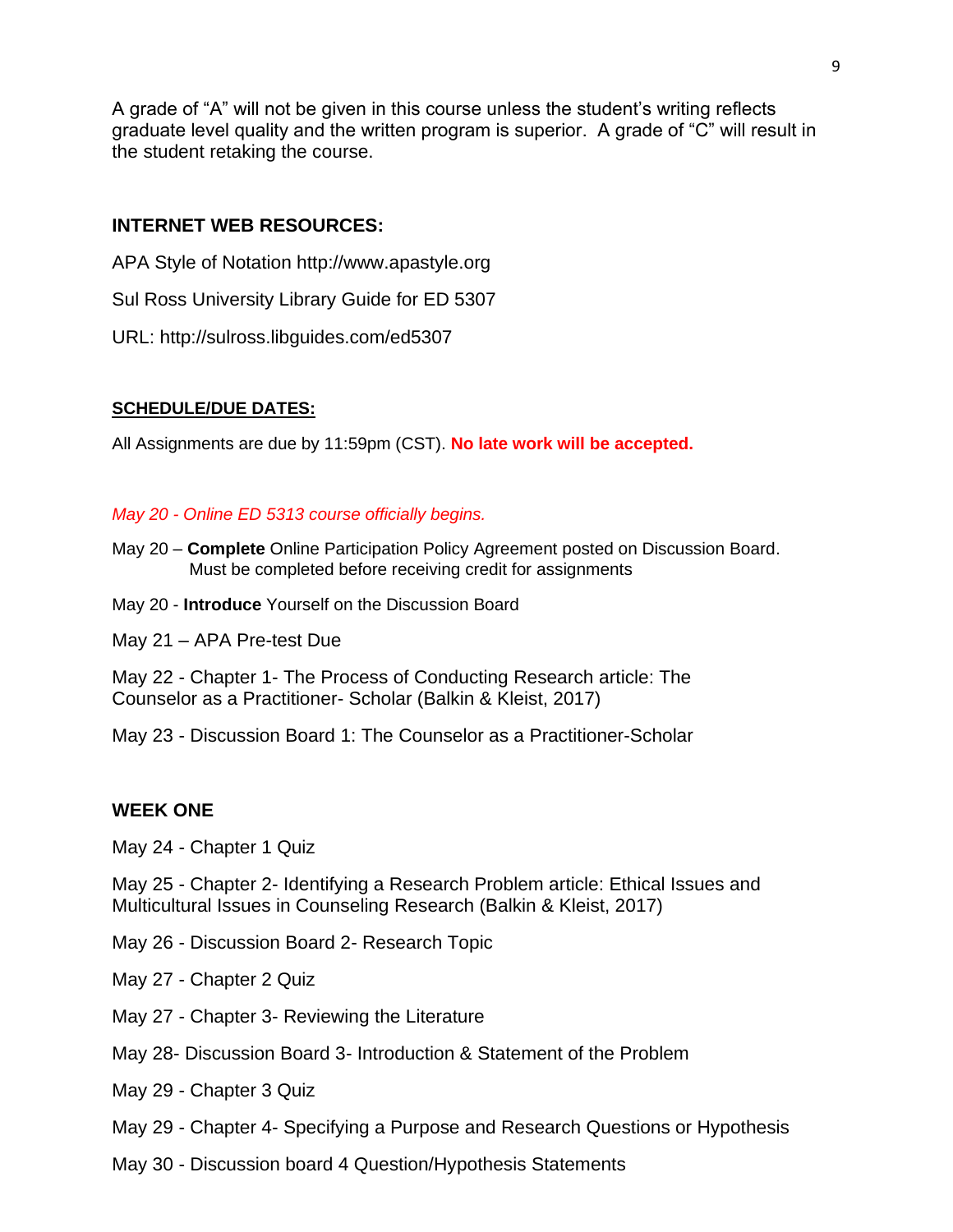#### **WEEK TWO**

May 31 – Chapter 4 Quiz

June 1 – Chapter 5- Collecting Quantitative Data |Chapter 6- Analyzing and Interpreting Quantitative Data

- June 2 Chapters 5 and 6 Quiz
- June 3 Chapter 7- Collecting Qualitative Data | Chapter 8 Analyzing and Interpreting Qualitative Data

June 4 – Assignment – Turn in Revised and Edited **Introduction** - Include Smarthinking feedback

June 5 – Chapters 7 and 8 Quiz

June 6 – Chapter 9- Reporting and Evaluating Research article: Measurement in Counseling Research (Balkin & Kleist, 2017)

#### **WEEK THREE**

June 7 - Chapter 9 Quiz

- June 8 Mid-Term Exam; Work on Literature Review
- June 9 Chapter 10- Experimental Design

Chapter 11 Correlational Design

Chapter 12 Survey Design

- June 10 Discussion Board 5 Post Literature Review Draft to Discussion Board
- June 11 Research Design Quiz
- June 12 Chapter 13- Grounded Theory Designs

Chapter 14 Ethnographic Design

Chapter 15 Narrative Research Design

June 13 - Discussion Board 6 – Selection of Research Design

*June 12 – Last Day to drop a class*

#### **WEEK FOUR**

June 14 - Chapters 13-15 Quiz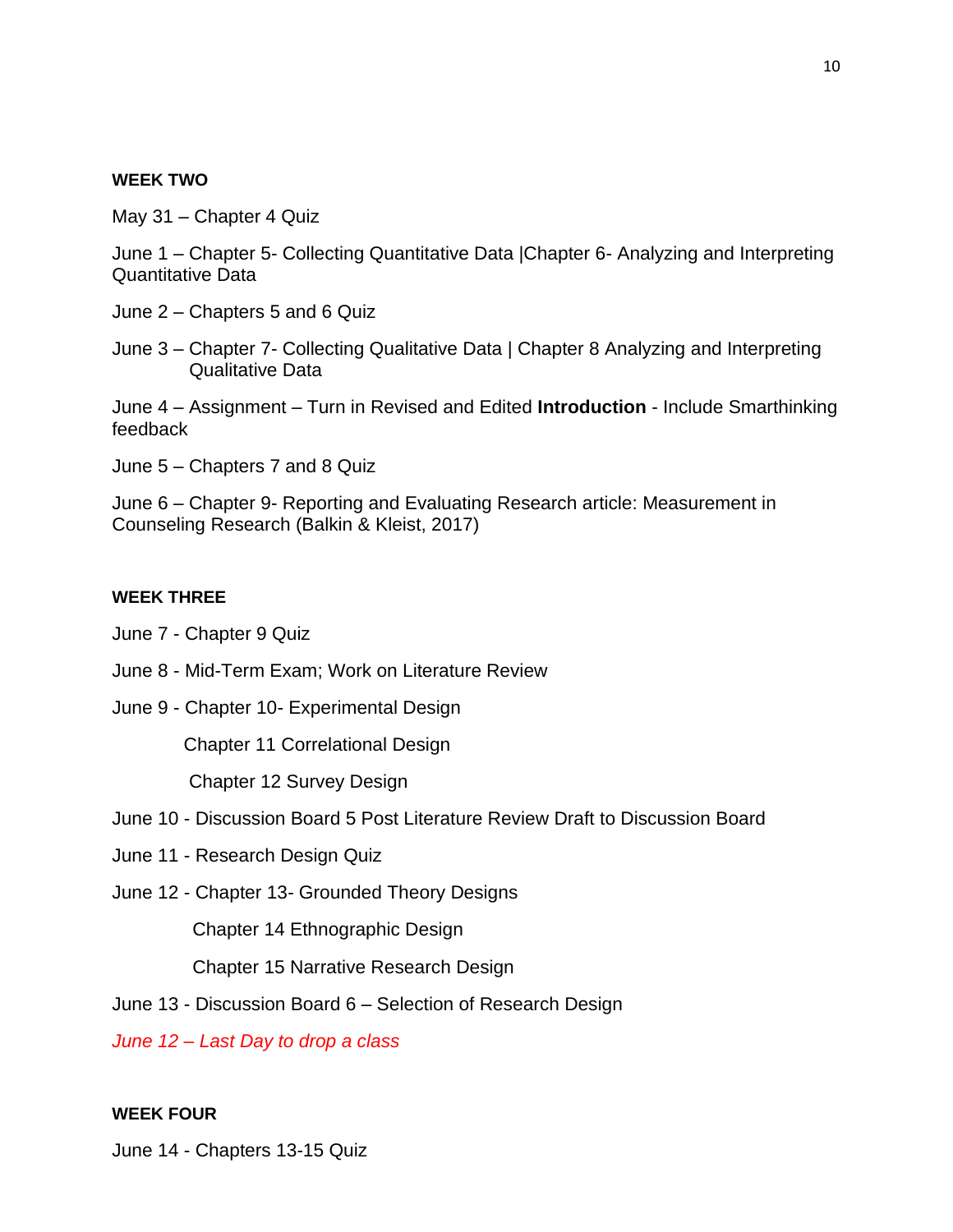June 15 - Chapter 16- Mixed Method Designs

June 16 – Discussion Board 7 Post Draft of Research Proposal – Include Smarthinking feedback

June 17 – APA Quiz

June 18 - Work on Proposal

June 19 - Final Research Proposal Drafts Due

June 20 - No assignments due-continue to work on Final Research Proposal

# **WEEK FIVE**

- June 21 No assignments due-continue to work on Final Research Proposal
- June 22 APA Post-Test
- June 23 Final Research Proposal are due
- June 24 Discussion Board 8-Top 5 Things I Learned About Educational Research
- June 25 Study for Exam
- June 26 Final Exams
- *June 26 - Last Day of Class*
- *June 29 – Grades Due*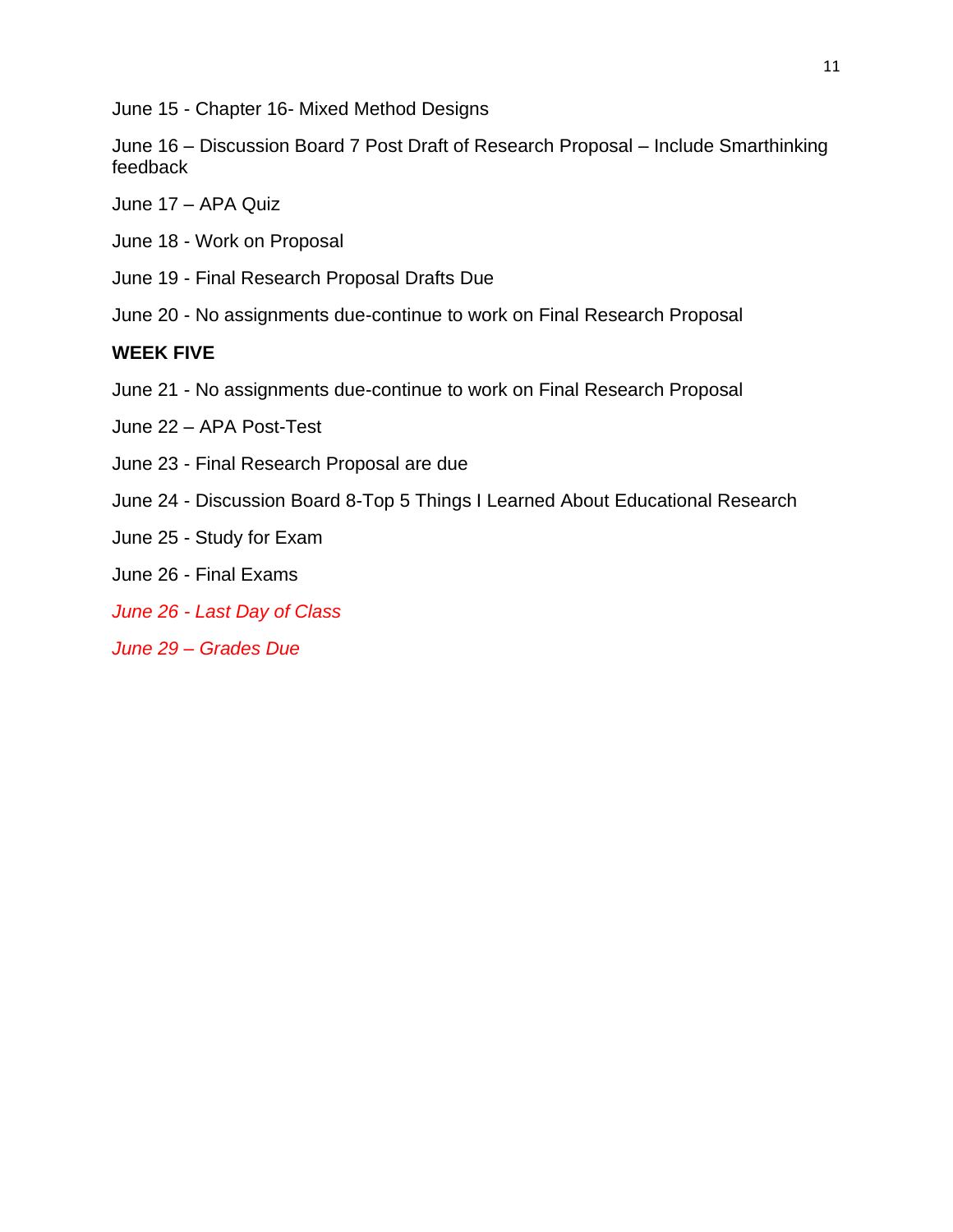## **WRITING RUBRIC FOR ALL WRITTEN ASSIGNMENTS AND DISCUSSIONS:**

| Sub-skill                                  | <b>Beginning</b>                                                                                                                                                    | <b>Basic</b>                                                                                                                                                                             | <b>Proficient</b>                                                                                                                                                                        | <b>Advanced</b>                                                                                                                                                                                                | <b>Exceptional</b>                                                                                                                                                                                               | <b>Score</b> |
|--------------------------------------------|---------------------------------------------------------------------------------------------------------------------------------------------------------------------|------------------------------------------------------------------------------------------------------------------------------------------------------------------------------------------|------------------------------------------------------------------------------------------------------------------------------------------------------------------------------------------|----------------------------------------------------------------------------------------------------------------------------------------------------------------------------------------------------------------|------------------------------------------------------------------------------------------------------------------------------------------------------------------------------------------------------------------|--------------|
|                                            | 1                                                                                                                                                                   | $\mathbf{2}$                                                                                                                                                                             | 3                                                                                                                                                                                        | 4                                                                                                                                                                                                              | 5                                                                                                                                                                                                                |              |
| Integration<br><b>of</b><br>Knowledge      | The paper<br>did not<br>incorporate<br>knowledge<br>from the<br>literature or<br>class in<br>relevant and<br>meaningful<br>ways                                     | The paper<br>somewhat<br>incorporated<br>knowledge<br>from the<br>literature in<br>relevant and<br>meaningful<br>ways                                                                    | The paper<br>incorporated<br>knowledge<br>from the<br>literature in<br>relevant and<br>meaningful<br>ways                                                                                | The paper<br>effectively<br>incorporated<br>knowledge<br>from the<br>literature in<br>relevant and<br>meaningful<br>ways                                                                                       | The paper<br>very<br>effectively<br>incorporated<br>knowledge<br>from the<br>literature in<br>relevant and<br>meaningful<br>ways                                                                                 |              |
| Organization<br>and<br><b>Presentation</b> | The paper<br>lacked topic<br>sentences,<br>transitions<br>from one<br>topic to<br>another,<br>relevant<br>connections<br>among<br>topics, and<br>a seamless<br>flow | The paper<br>occasionally<br>included<br>topic<br>sentences,<br>transitions<br>from one<br>topic to<br>another,<br>relevant<br>connections<br>among<br>topics, and a<br>seamless<br>flow | The paper<br>consistently<br>included<br>topic<br>sentences,<br>transitions<br>from one<br>topic to<br>another,<br>relevant<br>connections<br>among<br>topics, and a<br>seamless<br>flow | The paper<br>consistently<br>and<br>effectively<br>employed<br>topic<br>sentences,<br>transitions<br>from one<br>topic to<br>another,<br>relevant<br>connections<br>among<br>topics, and a<br>seamless<br>flow | The paper<br>uniformly and<br>very<br>effectively<br>employed<br>topic<br>sentences,<br>transitions<br>from one<br>topic to<br>another,<br>relevant<br>connections<br>among<br>topics, and a<br>seamless<br>flow |              |
| <b>Focus</b>                               | The paper's<br>topic lacked<br>focus and a<br>clear<br>direction                                                                                                    | The paper's<br>topic had<br>occasional<br>focus,<br>direction,<br>and purpose                                                                                                            | The paper's<br>topic had<br>focus and<br>clarity of<br>direction and<br>purpose                                                                                                          | The paper's<br>topic had<br>effective<br>focus and<br>clarity of<br>direction and<br>purpose                                                                                                                   | The paper's<br>topic had<br>very effective<br>focus and<br>clarity of<br>direction and<br>purpose                                                                                                                |              |
| Level of<br>Coverage                       | The paper<br>lacked<br>depth,<br>elaboration,<br>and relevant<br>material                                                                                           | The paper<br>occasionally<br>included<br>depth,<br>elaboration,<br>and relevant<br>material                                                                                              | The paper<br>included<br>depth,<br>elaboration,<br>and relevant<br>material                                                                                                              | The paper<br>effectively<br>included<br>depth,<br>elaboration,<br>and relevant<br>material                                                                                                                     | The paper<br>very<br>effectively<br>included<br>depth,<br>elaboration,<br>and relevant<br>material                                                                                                               |              |
| Grammar/<br><b>Spelling</b>                | The paper<br>contained<br>numerous<br>errors of<br>grammar<br>and spelling                                                                                          | The paper<br>contained<br>some errors<br>of grammar<br>and spelling                                                                                                                      | The paper<br>contained<br>very few<br>errors of<br>grammar<br>and spelling                                                                                                               | The paper<br>contained<br>only one or<br>two errors of<br>grammar<br>and spelling                                                                                                                              | The paper<br>contained no<br>errors of<br>grammar and<br>spelling                                                                                                                                                |              |
| <b>References</b>                          | The paper                                                                                                                                                           | The paper                                                                                                                                                                                | The paper                                                                                                                                                                                | The paper                                                                                                                                                                                                      | The paper                                                                                                                                                                                                        |              |